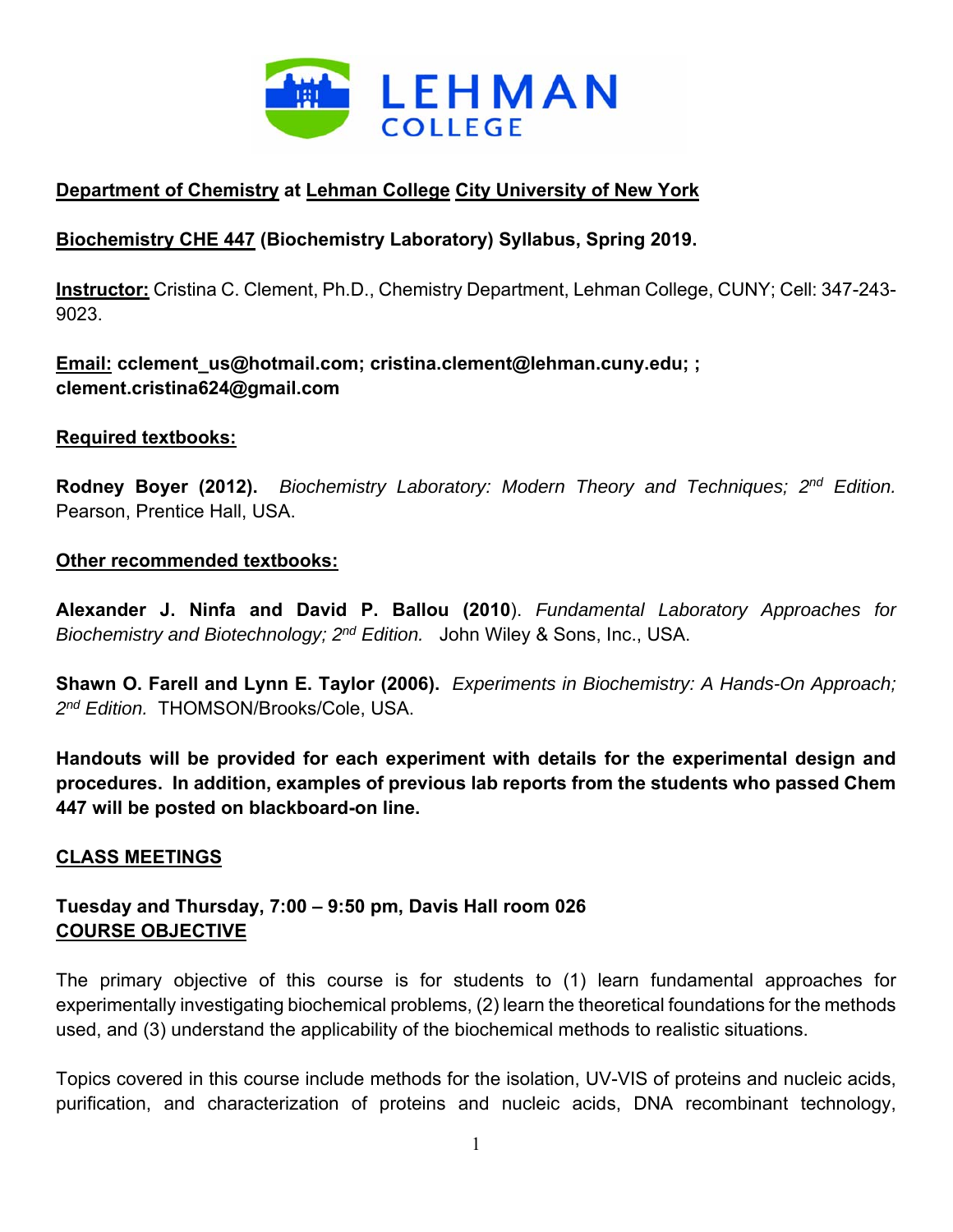characterization of enzyme kinetics; and manipulation of macromolecular structures from databases using contemporary visualization software.

## **Laboratory Hazards**

Some of the chemicals used in this laboratory are harmful if inhaled or ingested.

□ Always wear safety glasses in the Biochemistry Laboratory! Reading eye glasses no longer suffice as suitable safety protection for the eyes.

□ Wear suitable clothing in the Biochemistry Laboratory. Sandals and shorts (unless covered by a lab coat) are not permitted in the lab.

 $\Box$  Wear latex gloves when working with dangerous biochemicals.

 $\Box$  Do not allow laboratory chemicals to enter your mouth or small cuts or scratches on your hands. Latex gloves are available for daily use to avoid this problem and to prohibit contamination of laboratory experiments.

 $\Box$  Do not inhale powders or vapors. This is especially important when working with sodium dodecyl sulfate (SDS) powder, concentrated acids/bases, and mixtures of acrylamide and bisacrylamide solutions.

 $\Box$  It is good practice to wash your hands carefully before leaving the laboratory.

### **Laboratory Notebook Maintenance**

 All experimental data, except instrument output, should be recorded in indelible ink in a bound laboratory notebook with pre-printed sequential page numbers.

- $\Box$  Students should sign the notebook on the last page of that day's experiment.
- $\Box$  Do not leave blank pages in a laboratory notebook.
- □ A lab notebook should include protocols, identification of samples, observations, and data.
- □ Record data and observations as you obtain or make them. Do not write on scraps of

paper with the intention of transferring information to the lab notebook later.

 $\Box$  Do not worry if your notebook is a little messy.

 $\Box$  The recording and organization of a permanent record of laboratory observations is as important a technique to master as any of the experimental methods you learn. The research notebook is a day-by-day record of the progress of experimental work. It should reflect the integrity and honesty of the experimenter as well as the clarity of his or her thought.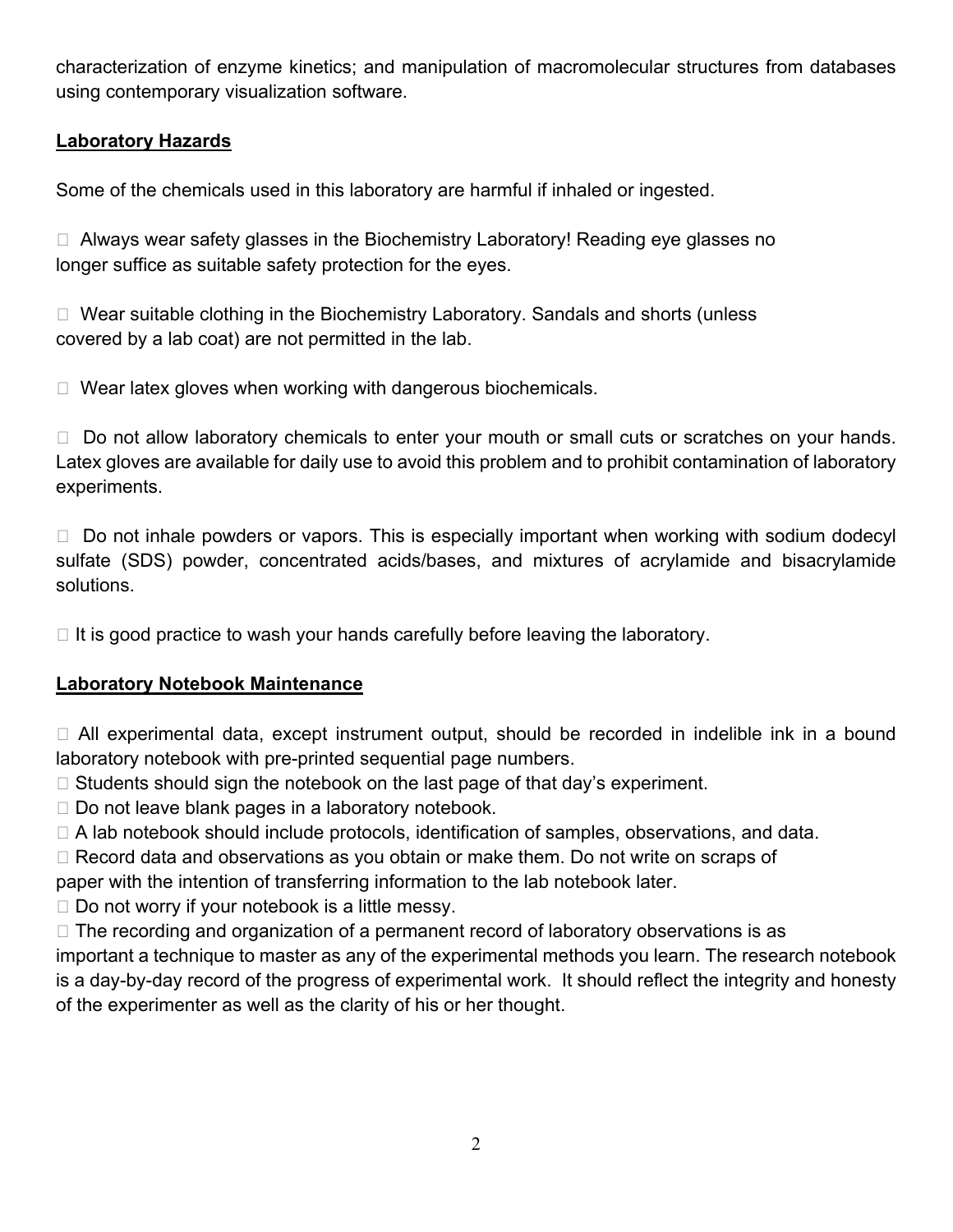# **Cleanliness**

It is important to maintain cleanliness in this laboratory. Even minor impurities on the glassware or on the pipette tip may ruin an otherwise well-done biochemical experiment. For example, using the same pipette tip to transfer two enzymes from their containers into your microcentrifuge tube will most surely contaminate the stock of the second enzyme with the first one and will likely ruin the results for the whole class. You will be working a lot with pipettes that use disposable tips. Discard the tip as soon as you do not need it. They are a lot cheaper than the chemicals that you are working with. Most used plasticware, such as microcentrifuge tubes or Falcon tubes (15 mL, 50 mL size) are 5 for one-time use. Empty all the tubes before discarding them (it's OK to leave less than 50 μL in microcentrifuge tubes). Discard broken glassware and used glass pipets into the red container. Do not discard functional glassware or any parts of the equipment used. If your glassware is visibly dirty, wash it with soap and hot water, otherwise rinse several times with distilled water from the tap, and place on the drying racks. **Do not leave any dishes in the sink**.

## *On average, the students will perform 2-3 experiments /week (6 hours lab work/week). The following videos are required for the class:*

http://www.bio-rad.com/webroot/web/html/lse/support/tutorial-bradford-assay-wndw.html http://www.bio-rad.com/webroot/web/html/lse/support/tutorial\_micropipet\_wndw.html http://www.bio-rad.com/webroot/web/html/lse/support/tutorial-titration-of-acids-and-bases-wndw.html http://www.bio-rad.com/webroot/web/html/lse/support/tutorial-sds-page-of-fish-muscle-wndw.html http://www.bio-rad.com/webroot/web/html/lse/support/tutorial-hic-chromatography-wndw.html

## **Key Topics and Experimental Work**

*Weeks 1-2:* Check in and Chapters 1- 3&7 from Rodney Boyer's Biochemistry Laboratory.

# **Required reading: Chapters 1-3 & 7**, **Rodney Boyer (2012).** *Biochemistry Laboratory: Modern Theory and Techniques; 2nd Edition.*

**Chapter 1: Introduction to the Biochemistry Laboratory:** safety in the laboratory; keeping records and communicating experimental results; using biochemical reagents and solutions; quantitative transfer of liquids; statistical analysis of experimental data.

**Chapter 2: Using the computer Internet for research in Biochemistry Lab**: Web Sites useful in Biochemistry/Macromolecular structures (PDB and NDB, Expasy Molecular Biology/Proteomics tools/Metabolic pathways (KEGGS and Human Metabolome databases).

Additional databases of interest for the bioinformatics: *Pharmit* with *ChEMBL/MolPort***/***ZINC*  **databases** (pharmit.csb.pitt.edu) and *AutoDock Vina* **molecular docking.** 

**Chapter3:** General Laboratory procedures: pH, Buffers, amino acids titrations.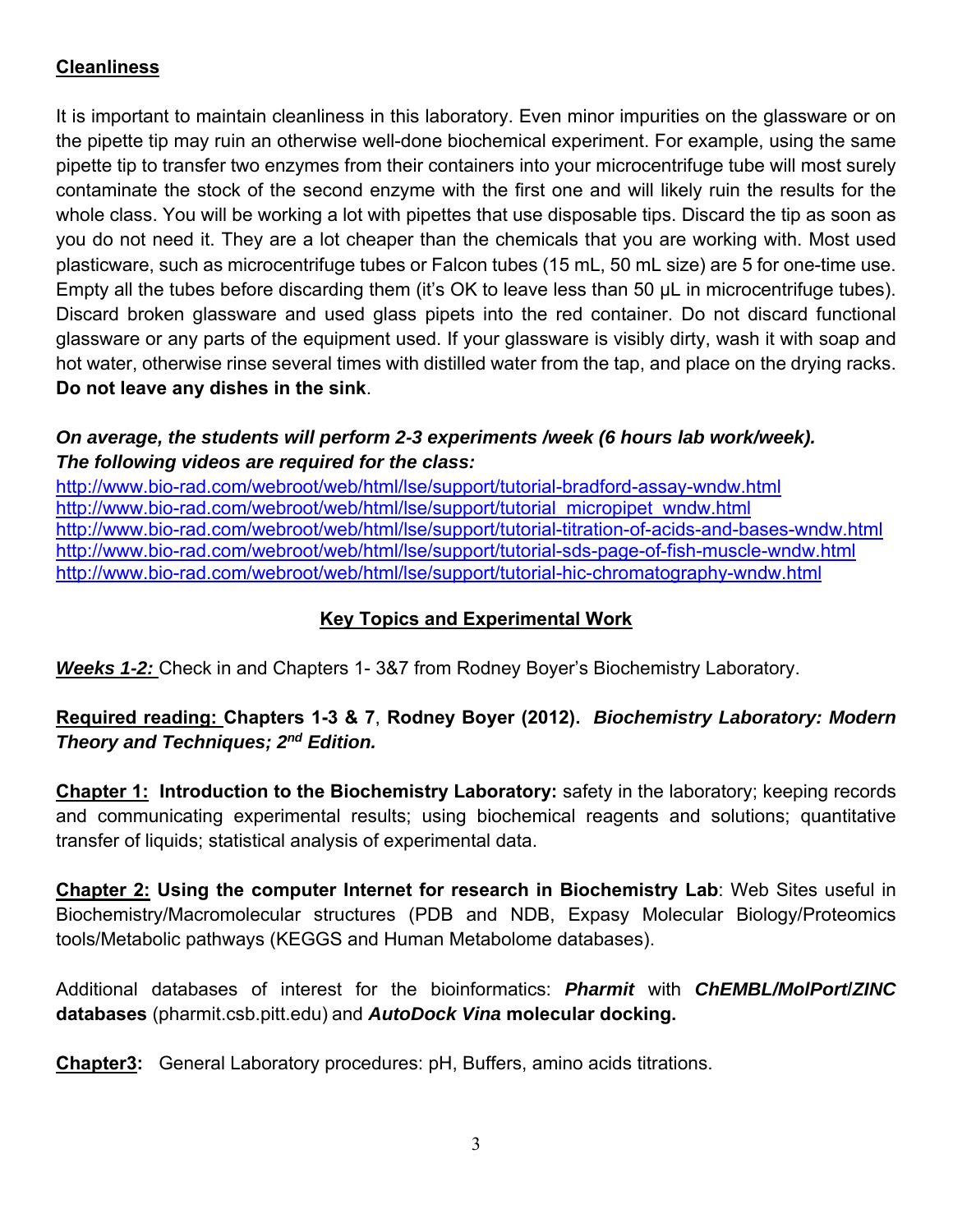### **Experimental work: weeks 1-2**

### **Experiment 1: Biochemical buffers, selection of a biochemical buffer. Preparation of buffers.**

Students are required to prepare some biochemical buffers: such as 0.01M Tris-HCl, pH 7.4.

**Experiment 2: Titrations of selected amino acids.** In this experiment you will titrate 3 known amino acids: one neutral (such as alanine, valine, leucine or others), one acidic (glutamate or aspartate) and one basic (arginine or lysine). You will required to determine their pI, pK acid, pK amine and pK of the side chains and compare your values to the values reported in the literature.

## **Experiment 3: Identification of all 20 natural amino acids by thin layer chromatography (TLC) and reaction with ninhydrin.**

#### **Experimental work: weeks 3-4**

#### **Experiment 4: UV-VIS spectroscopy of proteins and nucleic acids.**

**I)Measurement of protein concentration in solutions using VIS absorption spectroscopy:**  Bradford and BCA assays (use BSA to construct calibration curve and interpolate the concentration of unknowns).

**-Got Protein? Kit 1662900EDU: from Biorad is used for an independent Bradford assay.** 

**II) Use the UV-VIS spectrophotometer Perkin Elmer to acquire the UV spectrum (from 200nm to 340 nm) of bovine serum albumin (BSA) and/or other proteins** (lysozyme, carbonic anhydrase, peroxidase, beta-lactoglobulin and others).

- 1. Determine the protein concentration measurements from UV measurements and construct a calibration curve from the absorption at 280 nm of different known concentrations of BSA or other proteins and use the calibration curve to determine the unknowns concentrations.
- 2. Molar extinction coefficient determination for BSA from experimental UV measurements. Use the molar extinction coefficient to determine the concentration of an unknown sample of BSA and other proteins. Compare the molar extinction coefficients experimentally determined with the one determined from the amino acid sequence using the "Proteomics" server at the Expasy database.

#### **II) UV spectroscopy of nucleic acids:**

- Record the UV-scan of different nucleoside triphosphates (NTPs and dNTPs), nucleotide diphosphates (NDP), monophosphates (NMP) between 200nm-340 nm and use the Perkin Elmer software to assign the UV-maxima.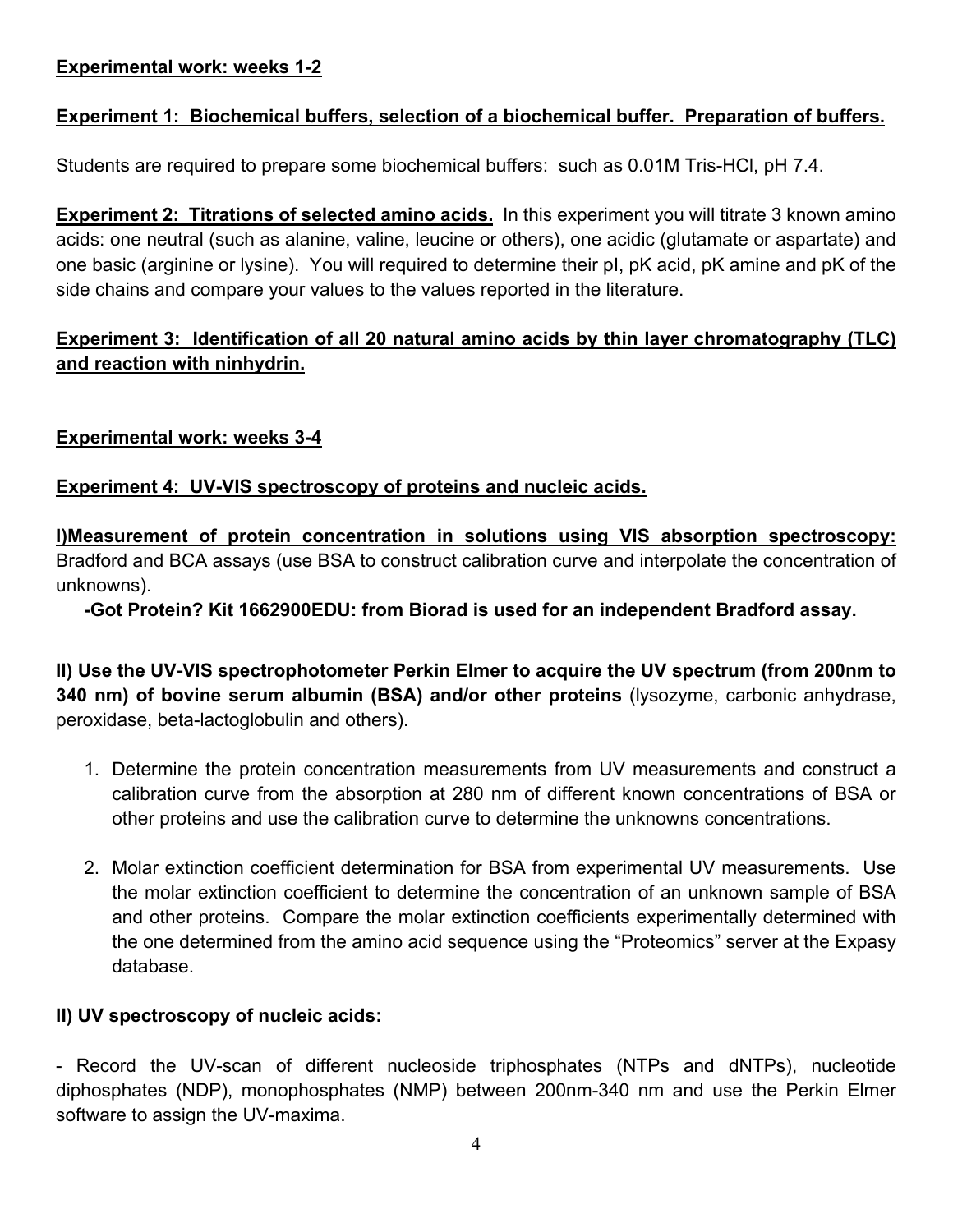-Determination the molar extinction coefficients of different dNTPs/NTPs/NDP/NMP.

# **Weeks 5-6:**

### **A) Purification and analysis of biomolecules by different chromatographic methods. B) Characterization of proteins and nucleic acids by gel electrophoresis.**

**Theoretical background:** Partition versus Adsorption Chromatography; Column Chromatography: The theory of electrophoresis; Methods and practical aspects of electrophoresis. Immuno-adsorption, immune-elctrophoresis and enzyme-linked immunoassays (ELISA).

## **Required reading: Chapters 5, 6 &9**, **Rodney Boyer (2012).** *Biochemistry Laboratory: Modern Theory and Techniques; 2nd Edition.*

## **Experimental work: Practical Aspects of Column Chromatography:**

# **I) Gel-exclusion Chromatography:**

- 1. Size Exclusion Chromatography **Kit 1660008EDU-Biorad**: first experiment.
- 2. Purification & Size Determination of Blue & Green Fluorescent Proteins by Gel-Filtration Chromatography, (Edvotek kit# 255 and handouts)-second experiment.

## **II) Ion Exchange chromatography (IEC):**

Purification of the Restriction Enzyme *Eco* RI using ion exchange chromatography (Edvotek kit #302 and handouts)

## **II) SDS-PAGE electrophoresis for proteins identification.**

SDS-PAGE analysis of the protein fractions from *EcoRI* enzyme experiment and from the green/blue/ fluorescence proteins purified by gel filtration. Protein staining in gels using Coomassie /Colloidal Blue and/or silver staining methods.

## I**V) Agarose gel electrophoresis for nucleic acid identification.**

Analyze the activity of the purified EcoRI enzyme using agarose gel electrophoresis of lambda DNA digestion products (agarose gel electrophoresis and ethidium bromide/methylene blue staining of the nucleic acids bands).

## **Week 7: immunochemical technologies.**

**Practical aspects of immunochemical methods:** Enzyme linked immunosorbent technologies (ELISA):

- **1. ELISA Immuno Explorer™ Kit 1662400EDU: Biorad-1st experiment.**
- **2. Quantitative ELISA. Cat. #278 Edvotek** -**2nd experiment.**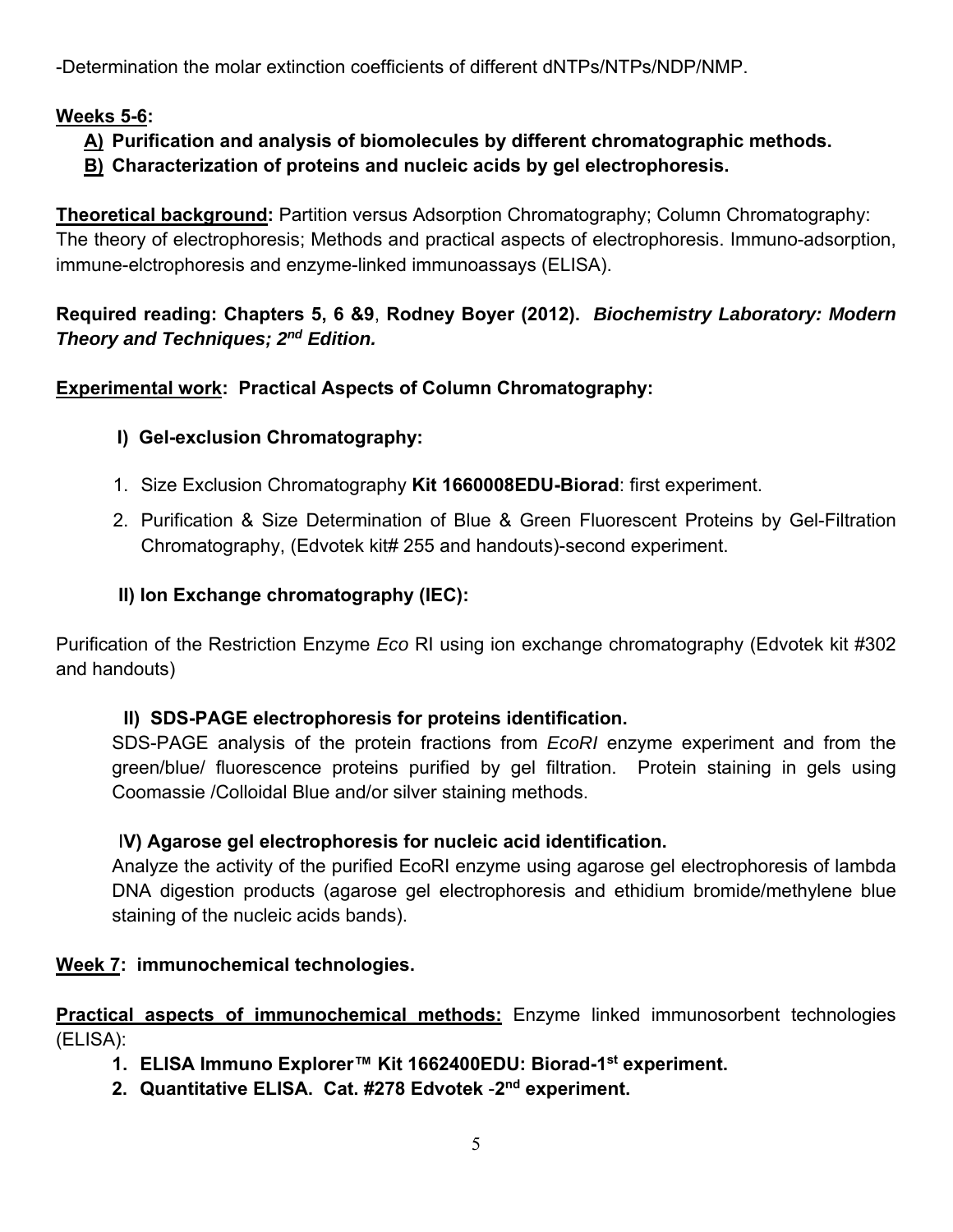**Weeks 8-10: Introduction to protein expression, purification and enzymology: Theoretical background: Theory of enzyme action, Michaelis-Menten kinetics, enzyme inhibition.** 

**Required reading: Chapters 8, Rodney Boyer (2012).** *Biochemistry Laboratory: Modern Theory and Techniques; 2nd Edition and handouts.* 

**Experiment 1:** Protein Expression and Purification Series – Hand-packed Purification Process #1665045EDU: Expression, purification and **enzyme kinetics of dihydrofolate reductase (DHFR).**

**Experiment 2:** Understanding catalytic activity of enzymes and optimum temperature/pH.

# *2.1.* **Biofuel Enzyme Kit, # 1665035EDU**

# *2.2.* **Recombinant beta-lactamase from MTB: enzyme kinetics and inhibition.**

# **(I) Comparative proteomics (I): Protein Profiling module: (Biorad kit 166-2700EDU).**

-Protein extraction from muscle of different fishes.

-Electrophoresis: SDS-PAGE and agarose gel electrophoresis for profiling the proteins extracted from muscle.

-Gel scanning and bioinformatics introduction for the creation of cladograms.

## **(II) Comparative proteomics (II): WESTERN BLOT module (Biorad kit 166-2800EDU).**

-Protein extraction from muscle.

-Electrophoresis: SDS-PAGE.

-Western blotting and immune-detection of the myosin light chains.

## **Weeks 11-12: Molecular Biology: Recombinant DNA technology**

## **Theoretical background: Recombinant DNA technologies.**

**Required reading: Chapters 9&10**, **Rodney Boyer (2012).** *Biochemistry Laboratory: Modern Theory and Techniques; 2nd Edition.* 

## **Experimental work:**

- **1.** Restriction Digestion and Analysis of Lambda DNA Kit **1660002EDU Biorad.**
- 2. Forensic DNA Fingerprinting Kit **1660007EDU**
- 3. Mitochondrial DNA Analysis Using PCR, Cat#332 Edvotek.

## **Week 13: Final review of all experiments, bioinformatics and check-out.**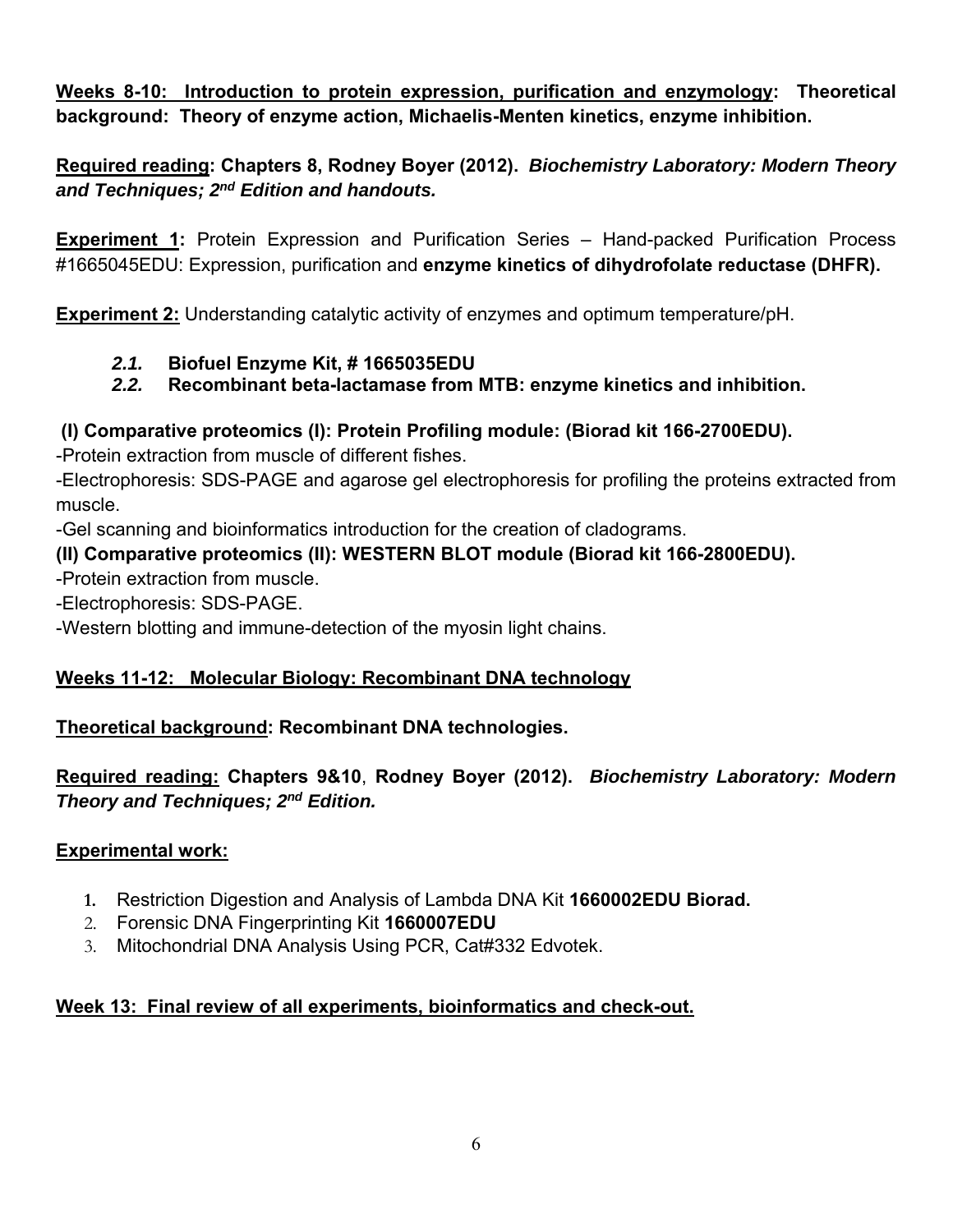### **Methods of Evaluation:**

Students are evaluated on their attendance, attitude, and participation in laboratory discussions, research and lab reports. Participation includes reading and evaluation of assigned literature, planning and execution of experiments, analysis of the resulting data, and preparation of oral or written reports.

#### **Required presentations of reports**

The purpose of the laboratory report is to communicate experimental work in writing. The educational goal is to help students learn and practice expressing their ideas and describing their work in a professional manner. The requirements for the structure of the laboratory report are similar to those for peer-reviewed scientific literature:

## **Students are required to present the reports as "***Journal of Biological Chemistry"***-type of written paper.**

**Requirements: CD/emailed/electronic back-up of all reports; Organic-chemistry notebooks like.** 

**All reports will be sent to:** 

| cclement_us@hotmail.com;      | cristina.clement@lehman.cuny.edu; |
|-------------------------------|-----------------------------------|
| clement.cristina624@gmail.com |                                   |

**Paper Format:** 

### **Abstract: maximum 1 page**

**Introduction (1-2 pages):** Methodology theory: physical-chemical background of the specific method you have used; use all hand-outs, other resources, books of analytical chemistry and biochemistry; use diagrams, pictures of the instrumental set-up, all chemical reactions described in detail, use the pictures and presentations from different companies which provided you the instrumentation for the specific method you described.

**Materials and Methods (3-4 pages):** present all details of calculation, mathematical treatment of data, the real experimental procedures you have used for that specific lab; use pictures, diagrams, mathematical formulas to show all the data (all calculations for concentrations, all solvents and buffers used in chromatography, all the details related to spectroscopic measurements, details of sample preparation and sample analysis by SDS-PAGE, agarose gel electrophoresis for nucleic acids, all details related to the elution methods used in ion exchange chromatography and gel-filtration, etc). Describe details of enzyme kinetics for each enzymatic assay, calculation of km, vmax, kcat and Ki (inhibitory constant).